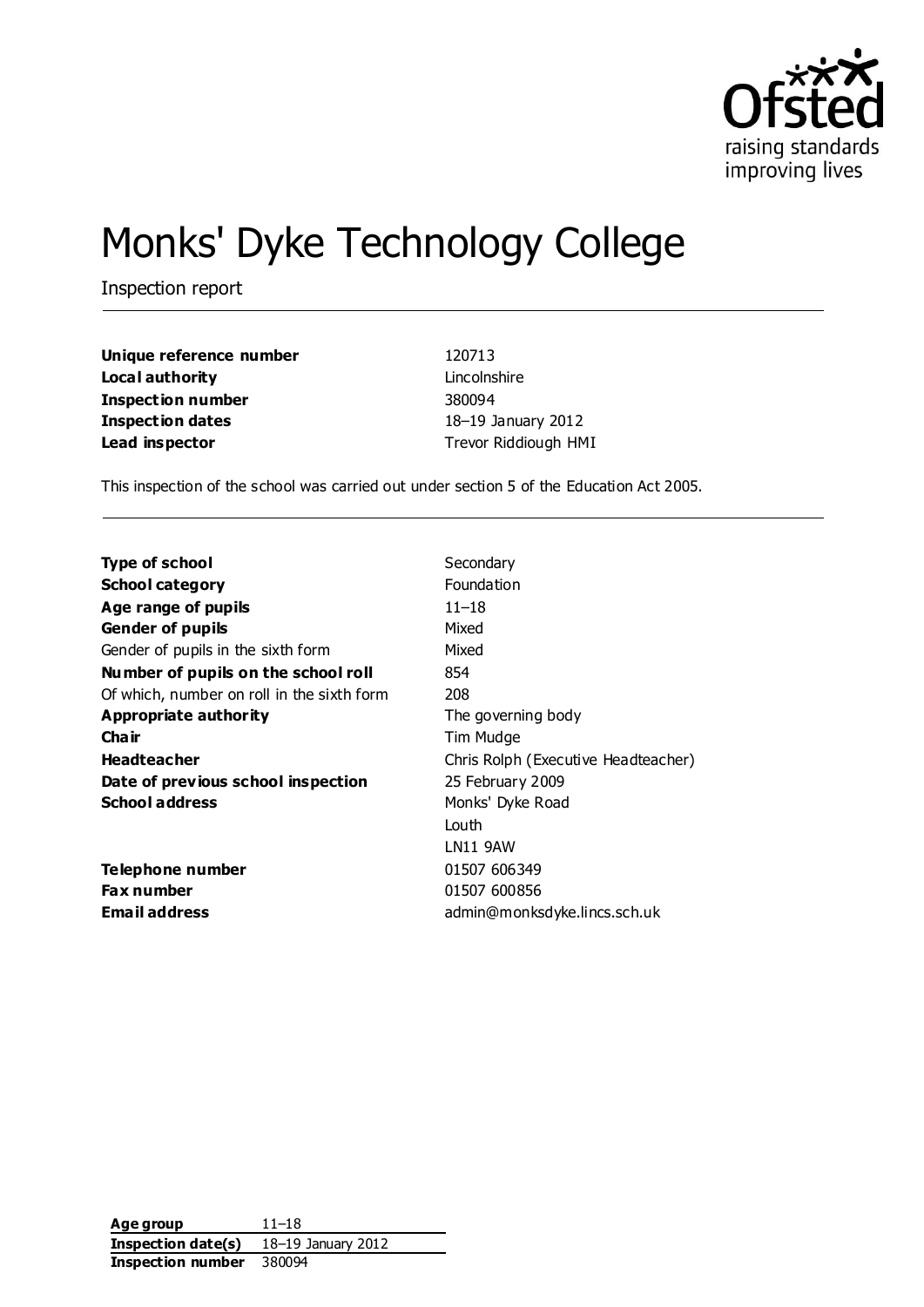

You can use Parent View to give Ofsted your opinion on your child's school. Ofsted will use the information parents and carers provide when deciding which schools to inspect and when.

You can also use Parent View to find out what other parents and carers think about schools in England. You can visit [www.parentview.ofsted.gov.uk,](http://www.parentview.ofsted.gov.uk/) or look for the link on the main Ofsted website: [www.ofsted.gov.uk](http://www.ofsted.gov.uk/)

The Office for Standards in Education, Children's Services and Skills (Ofsted) regulates and inspects to achieve excellence in the care of children and young people, and in education and skills for learners of all ages. It regulates and inspects childcare and children's social care, and inspects the Children and Family Court Advisory Support Service (Cafcass), schools, colleges, initial teacher training, work-based learning and skills training, adult and community learning, and education and training in prisons and other secure establishments. It assesses council children's services, and inspects services for looked after children, safeguarding and child protection.

Further copies of this report are obtainable from the school. Under the Education Act 2005, the school must provide a copy of this report free of charge to certain categories of people. A charge not exceeding the full cost of reproduction may be made for any other copies supplied.

If you would like a copy of this document in a different format, such as large print or Braille, please telephone 0300 123 4234, or email enquiries@ofsted.gov.uk.

You may copy all or parts of this document for non-commercial educational purposes, as long as you give details of the source and date of publication and do not alter the information in any way.

To receive regular email alerts about new publications, including survey reports and school inspection reports, please visit our website and go to 'Subscribe'.

Piccadilly Gate Store St **Manchester** M1 2WD

T: 0300 123 4234 Textphone: 0161 618 8524 E: enquiries@ofsted.gov.uk W: www.ofsted.gov.uk



© Crown copyright 2012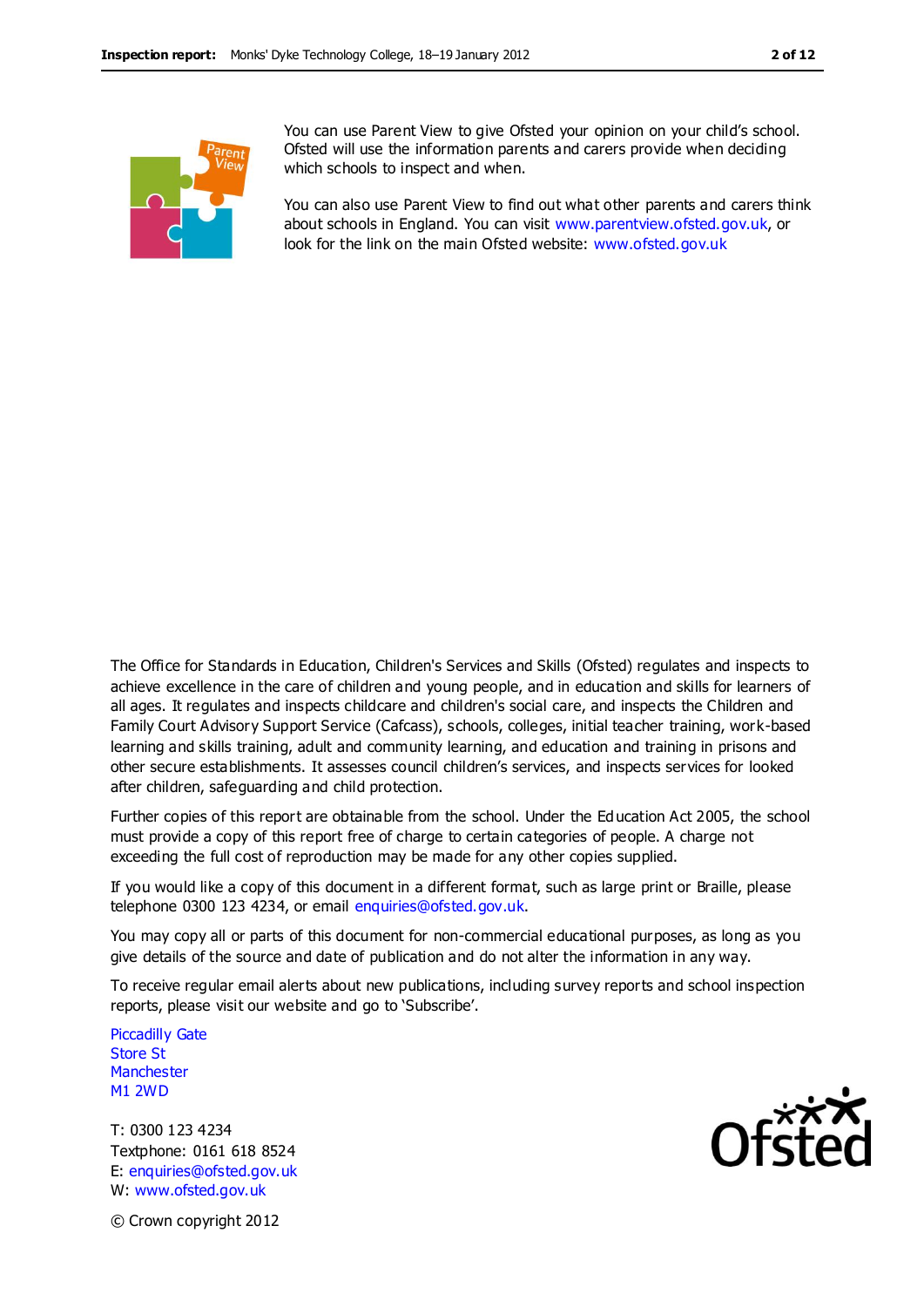# **Introduction**

| Inspection team  |                         |
|------------------|-------------------------|
| Trevor Riddiough | Her Majesty's Inspector |
| Lynn Cox         | Additional inspector    |
| Pamela Hemphill  | Additional inspector    |
| Christina Page   | Additional inspector    |

This inspection was carried out with two days notice. Inspectors took account of the responses to the on-line questionnaire (Parent View) in planning the inspection. Inspectors observed 36 lessons taught by 35 teachers, of which eight were joint observations with members of the senior leadership team. They also sat in on three tutor groups and one assembly. Inspectors carried out brief visits to a series of other lessons and held meetings with senior leaders and other staff, groups of students, and the vice-chair of the governing body. They observed the college's work and looked at the tracking of students' progress, performance data, students' work, whole-college and subject development plans, numerous policies, college documents, incident logs, and case studies. Provision at Wolds College was also visited where students follow some vocational courses. Completed questionnaires from 131 parents and carers, 133 students and 36 staff were received and analysed.

# **Information about the school**

This college is larger than the average-sized secondary school with a sixth form. It serves the town of Louth and surrounding villages. The proportion of students known to be eligible for free school meals is below average. Most students are from White British backgrounds, and the proportion of students who speak English as an additional language is very low. The proportion of disabled students and those with special educational needs is above average. The school is a designated specialist technology college and is a training school with a second applied learning specialism. It holds a number of awards including Artsmark Gold, Healthy Schools, Sportsmark and Investors in People. The college is above current government floor standards, which set the minimum expectations for attainment and progress.

The college is part of the Monks' Dyke and Tennyson Learning Federation which consists of Monks' Dyke Technology College and Tennyson High School. The schools were federated in February 2010 and are separated by a distance of 15 miles. Both schools operate within a selective education system which means that they admit fewer more-able students than is the case found in most schools.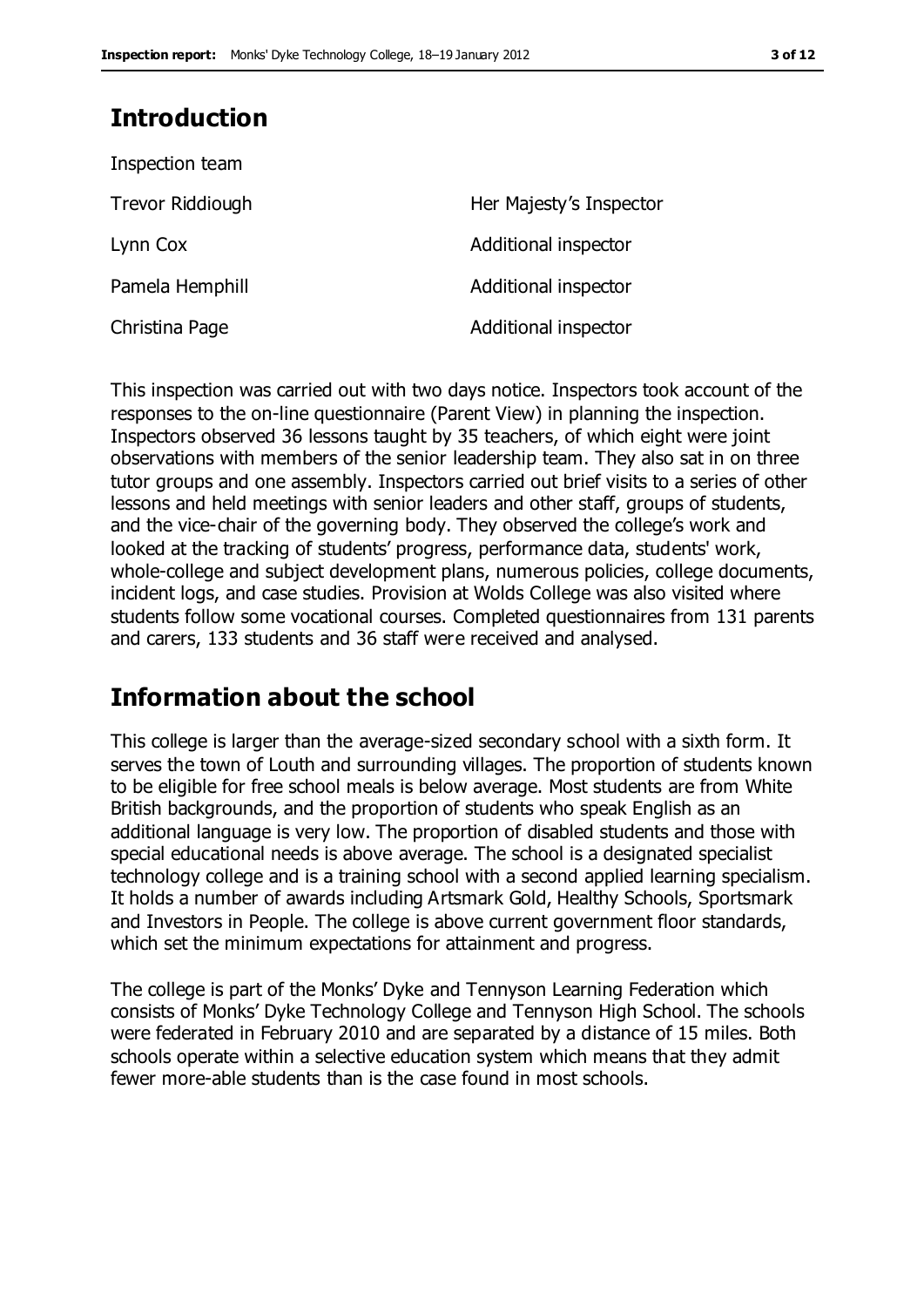# **Inspection judgements**

| <b>Overall effectiveness</b>     |  |
|----------------------------------|--|
|                                  |  |
| <b>Achievement of pupils</b>     |  |
| <b>Quality of teaching</b>       |  |
| Behaviour and safety of pupils   |  |
| <b>Leadership and management</b> |  |

# **Key findings**

- Monks' Dyke Technology College provides a satisfactory standard of education. The college is a welcoming, positive and inclusive community, where students behave well, feel extremely safe and enjoy coming to college.
- Students have good opportunities to develop their personal qualities, sense of identity and self-worth. They demonstrate high levels of respect and consideration for each other and adults.
- Students' achievement is satisfactory overall. While there is some good, and occasionally outstanding, teaching, the quality of learning is not yet consistent across the college. Too many lessons remain satisfactory because they are not sufficiently well matched to students' individual needs and abilities.
- Other aspects of teaching limit the progress that students make. Questioning does not challenge and probe students' thinking regularly through opportunities to explain their ideas. Marking does not always guide students on how they can improve their work. Some lessons do not encourage independent learning. Where there is good practice, it is not shared throughout the college.
- The sixth form is satisfactory. Students make satisfactory progress from their below-average starting points at AS and A level. In vocational courses of study, students make good progress due to effective teaching strategies and course content which are well-matched to their needs and interests.
- The principled and committed leadership provided by the executive headteacher and senior team has set out to challenge expectations. They aim to raise the sights of students, staff and parents as to what can be achieved and to remove barriers that have been hindering success. There are signs of success where the college is meeting the needs of its students through its inclusive ethos and practices.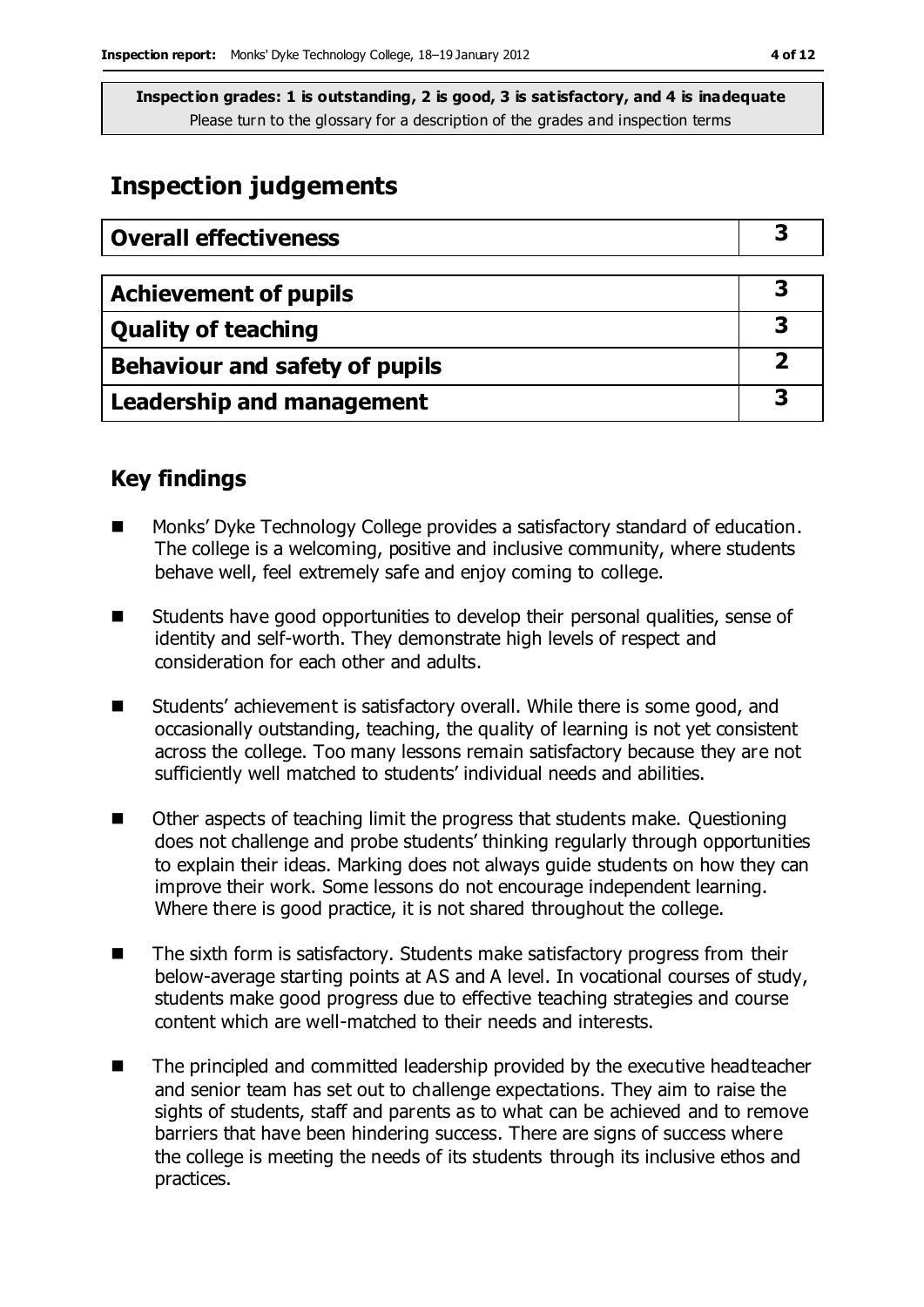However, the effectiveness of leadership across the college is uneven. College leaders recognise that they do not monitor the quality of teaching, sufficiently systematically or rigorously, to evaluate its impact on student outcomes, and so to drive the further improvements that are needed.

Schools whose overall effectiveness is judged satisfactory may receive a monitoring visit by an Ofsted inspector before their next section 5 inspection.

# **What does the school need to do to improve further?**

- Strengthen teaching to accelerate progress in lessons and raise attainment in all subjects by:
	- ensuring teachers provide challenging activities matched to the needs of  $\equiv$ the students
	- developing the use of probing questions to give more opportunities for students to participate actively, develop their ideas fully, and drive learning forward
	- ensuring students develop as active and independent learners  $\qquad \qquad -$
	- reviewing progress with students more systematically, through written and oral feedback, so that they clearly understand what to do to improve their work.
- **Develop the capacity of leaders, especially those with responsibility for subjects** by:
	- increasing the effectiveness of monitoring and evaluation systems to drive  $\equiv$ improvements in teaching more evenly and consistently across the curriculum
	- modelling, coaching and mentoring to promote good practice in teaching throughout the college.

### **Main report**

#### **Achievement of pupils**

Attainment is well below average. Since the last inspection, improvements have been secured in levels of attainment and progress across a range of measures. While the proportion of students who attain five or more good GCSEs including English and mathematics has risen, it remains well below the national average. In the past, overall progress was variable but this situation has improved and, from 2010 onwards, the progress that students made in most subjects was satisfactory. The improvements that have been made are largely the result of the better use of assessment information across all areas of the college. The college now systematically tracks students' progress to ensure that teachers are able to support students who are behind in their work, so they catch up in good time. Current tracking data indicate that this is having a positive impact on attainment and progress.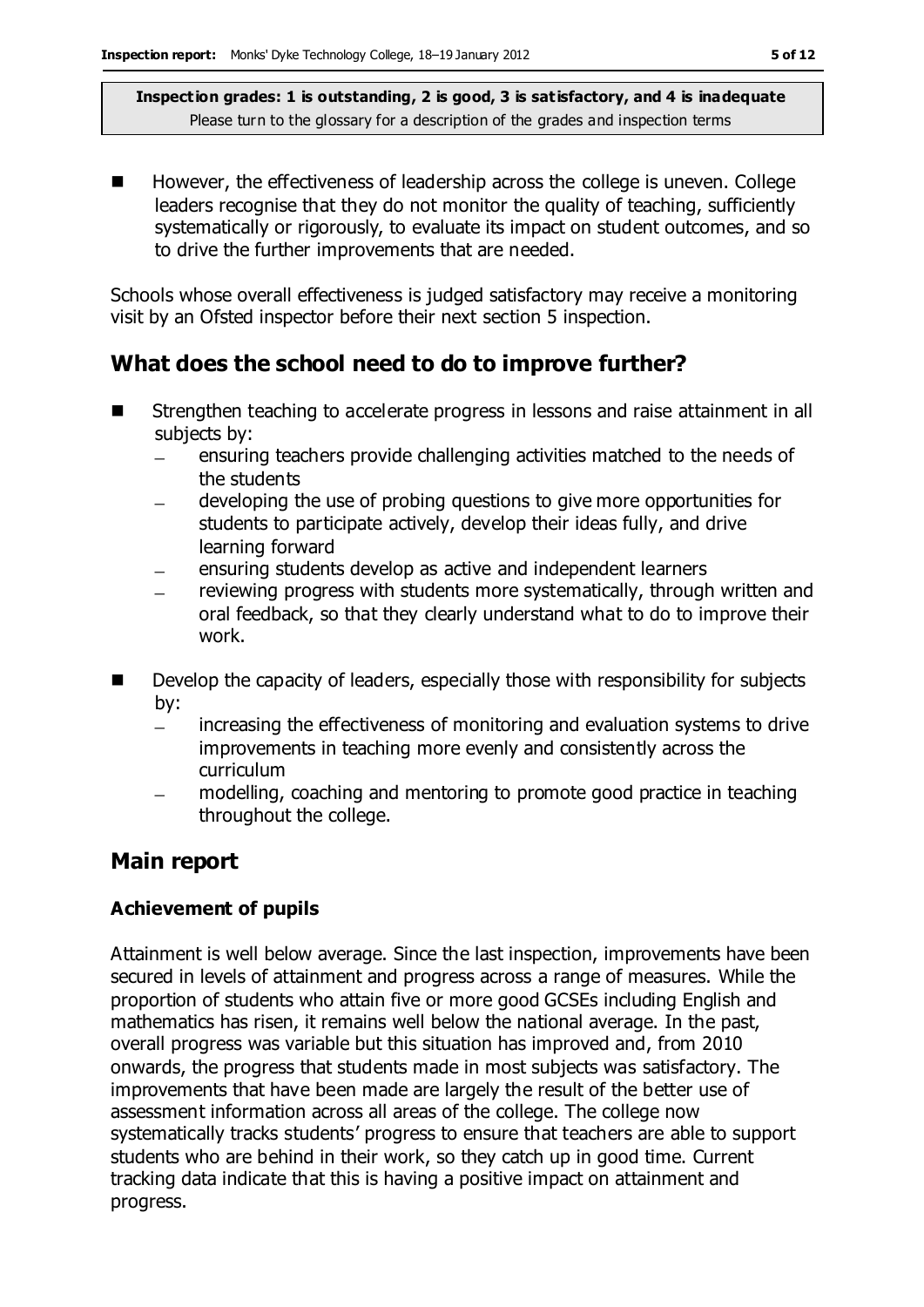Levels of attainment in the sixth form are below average in AS and A level courses, and above average in applied courses. This represents satisfactory progress from a below-average starting point for the majority of courses, and good progress in the applied subjects. Attainment is rising. This is the result of more rigorous course-entry requirements, and closer and more regular monitoring of students' progress.

Current Key Stage 4 and 5 assessment information, supported by the broadly average levels of attainment seen in lessons and books, shows that all groups of students are now making at least satisfactory, and in some cases better progress. The gaps in attainment between different groups are narrowing, for example, for students known to be eligible for free school meals. Disabled students and those with special educational needs make progress in line with their peers, particularly because of the good specialist support they receive in improving their basic skills in literacy. The current Year 11 and 13 cohorts are on track to achieve their challenging targets by the end of this academic year. However, there is still some unevenness in the performance of all students across the curriculum, which is closely aligned with the quality of teaching. Parents' views suggest that most parents and carers are happy with the progress that their children are making.

#### **Quality of teaching**

Responses from parents and carers were extremely positive, with the overwhelming majority saying that their children are taught well at the college. This is increasingly the case. All lessons are characterised by positive relationships which establish a sound basis for learning. In better lessons, teachers set challenging tasks, the pace is brisk and teaching assistants are well deployed to ensure all groups of students benefit from the teaching. For example, in one applied science lesson, Year 11 students made good progress because activities were engaging, relevant, and interesting, and planning ensured highly personalised challenge and support for all. The teacher used high quality dialogue and probing questions to encourage students to participate and develop their understanding of scientific concepts.

Where teaching is satisfactory, as is more typical in both the main school and in the sixth form, the pace of learning is slower. Assessment information is not used precisely enough to plan work which matches different students' needs and capabilities. At times, teachers over-direct students when they are working on their own or in groups, inhibiting their opportunities to work with genuine independence. Questioning is not always used to engage all students. While students know their target levels or grades and their current working levels, in many subjects they do not have a clear idea of how they are progressing and what they need to do to improve their work. This is because success criteria are not shared or reviewed with students regularly during the lesson and advice given in marking is too general to enable the students to improve their learning.

Cross-curricular emphasis on literacy has helped to boost students' skills and to raise reading ages considerably. Students are encouraged to read out loud in lessons,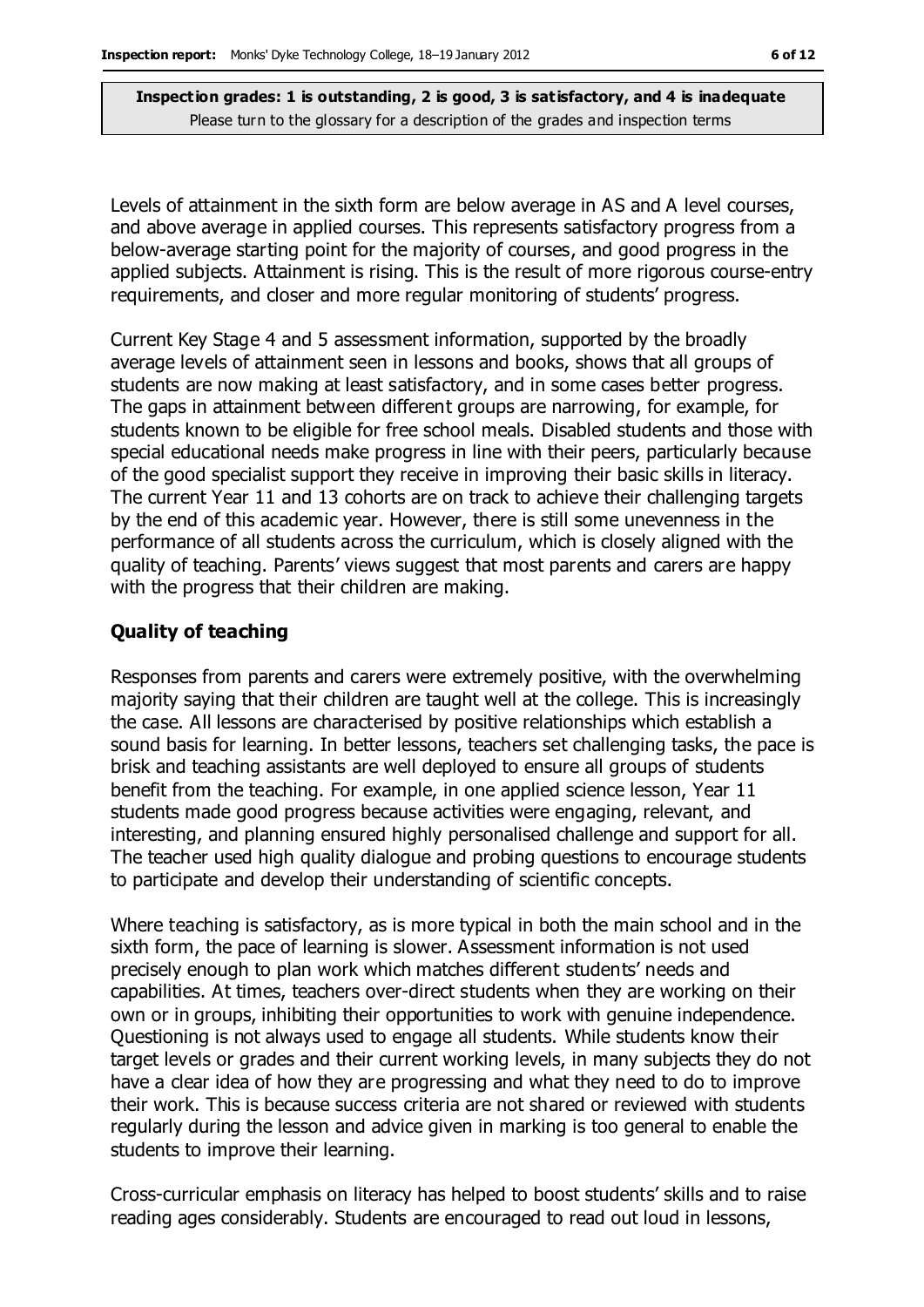complete reading logs and to read to 'buddies' during tutor time.

The curriculum makes a positive impact on learning. The range of alternative qualifications on offer, including many that are vocational, respond well to the needs and interests of students. These contribute to the positive attitudes of the students and to their engagement in lessons. This is typified by one student who commented, 'We all like Thursdays because it's options day!' Teaching promotes students' spiritual, moral social and cultural development well. For example, in a Year 11 science lesson on genetic engineering, students were able to discuss in detail the religious and medical aspects of cloning.

#### **Behaviour and safety of pupils**

Students behave well. They appreciate and contribute to the orderly and caring community and show respect for the inclusive ethos of the college. Disabled students and those with special educational needs participate and achieve because of this, and the good support that they receive. The conduct of students around the college shows courtesy and maturity. In the main, behaviour in lessons is good and contributes to satisfactory learning. Some students, and their parents and carers, say that in a small number of lessons students behave poorly and this affects their learning. The college is tracking incidents of poor behaviour and is developing a picture of this to help tackle it with a range of rewards, sanctions and teaching which engages students better. This is managed well and there are clear procedures which staff and students follow.

Parents and carers all say that students feel very safe in college and students confirm this in their questionnaire responses, as well as in their comments to inspectors. This is because there are good procedures to keep students safe and because most students behave sensibly in situations where there may be risks to their safety. The incidence of bullying is low. However, where this occurs, students say it is tackled quickly. Inspectors found a number of examples of students whose circumstances make them vulnerable that had been helped to develop skills of assertion and self-confidence to deal with the challenges of everyday life. Students work well together in lessons, showing collaborative behaviour with their peers, which supports learning.

Most students are punctual to college. Overall attendance is above average and improving both in the main school and in the sixth form. The college has high expectations of students and ensures that they have high expectations of themselves throughout the main school and into the sixth form. The inclusion team is very successful at engaging all students and enabling them to play a full part in college life.

#### **Leadership and management**

The vision and clarity of purpose of the executive headteacher have created a welcoming and harmonious ethos which permeates throughout the college. This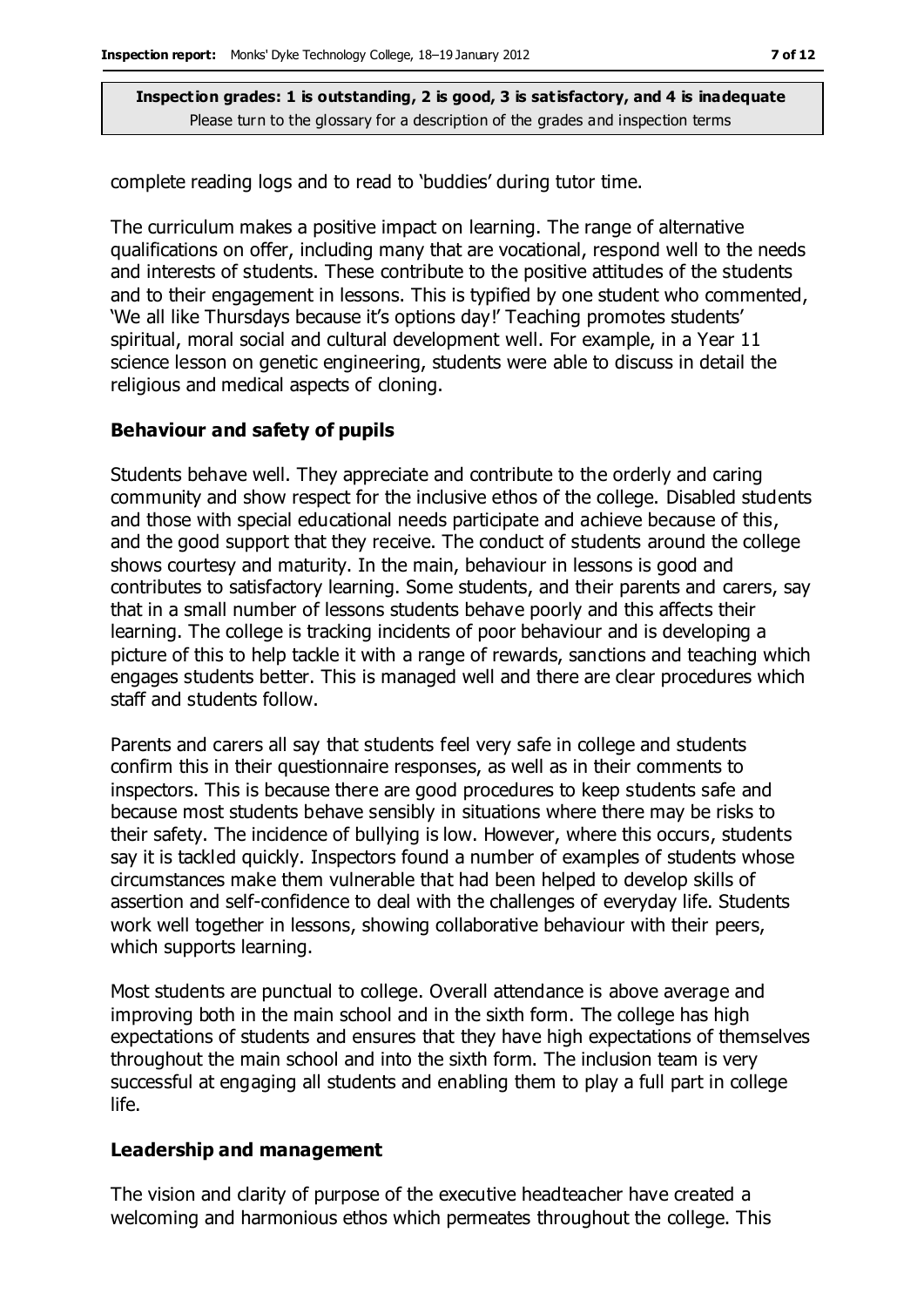vision has been shared with all staff, who embrace it wholeheartedly. Parents and carers are generally supportive of the college with one commenting in the inspection questionnaire, 'Overall a good ethos in education and learning. Students are rewarded for their efforts and achievement.'

Strongly committed senior leaders ensure equality of opportunity and inclusion for all. Students whose circumstances make them vulnerable or who previously displayed challenging behaviour now enjoy their learning and make the expected progress. Since the last inspection, leaders have brought about many improvements that are making a difference to the students. The college has reduced exclusions, raised attainment and has improved attendance. It has revised the curriculum to ensure that it is broad enough to meet the varying needs and aspirations of its students. These actions demonstrate a satisfactory capacity to make further improvements.

Monitoring and evaluation are still largely undertaken by senior leaders, although subject leaders are beginning to develop their expertise. The quality of subject leadership is variable, but improving. This is reflected in some narrowing of the gap in expected attainment in some, but not yet all, subjects in the 2011 GCSE examinations. Actions taken by middle leaders, including those in the sixth form, sometimes lack the clarity and precision needed to make an impact on teaching quality. College leaders have identified that the best practice is not shared sufficiently widely.

The curriculum in the main school and in the sixth form is good. A strength of the leadership is the way senior leaders continually evaluate the impact of the curriculum and adjust it to better meet the needs of students. For example, leaders have successfully ensured that students who start sixth-form courses are able to cope with them. A range of actions is taken to ensure that the students' spiritual, moral, social and cultural development is embedded in subjects and promoted, particularly through its vertical tutoring arrangements. Here, older students see themselves as role models for younger students and live up to this expectation. This has resulted in a cohesive learning community in which students develop important personal skills enabling them to participate as responsible adults in later life.

The governing body is very supportive of the college and fulfils all its statutory duties. It has a good understanding of the needs of the local community and is committed in meeting these fully through the establishment of the Monks' Dyke and Tennyson Learning Federation. It is becoming increasingly effective at holding the college to account for students' achievement. Procedures for the safeguarding of students are secure and the college's approach meets statutory requirements. The impact of the college's specialisms has been satisfactory though variable between key stages.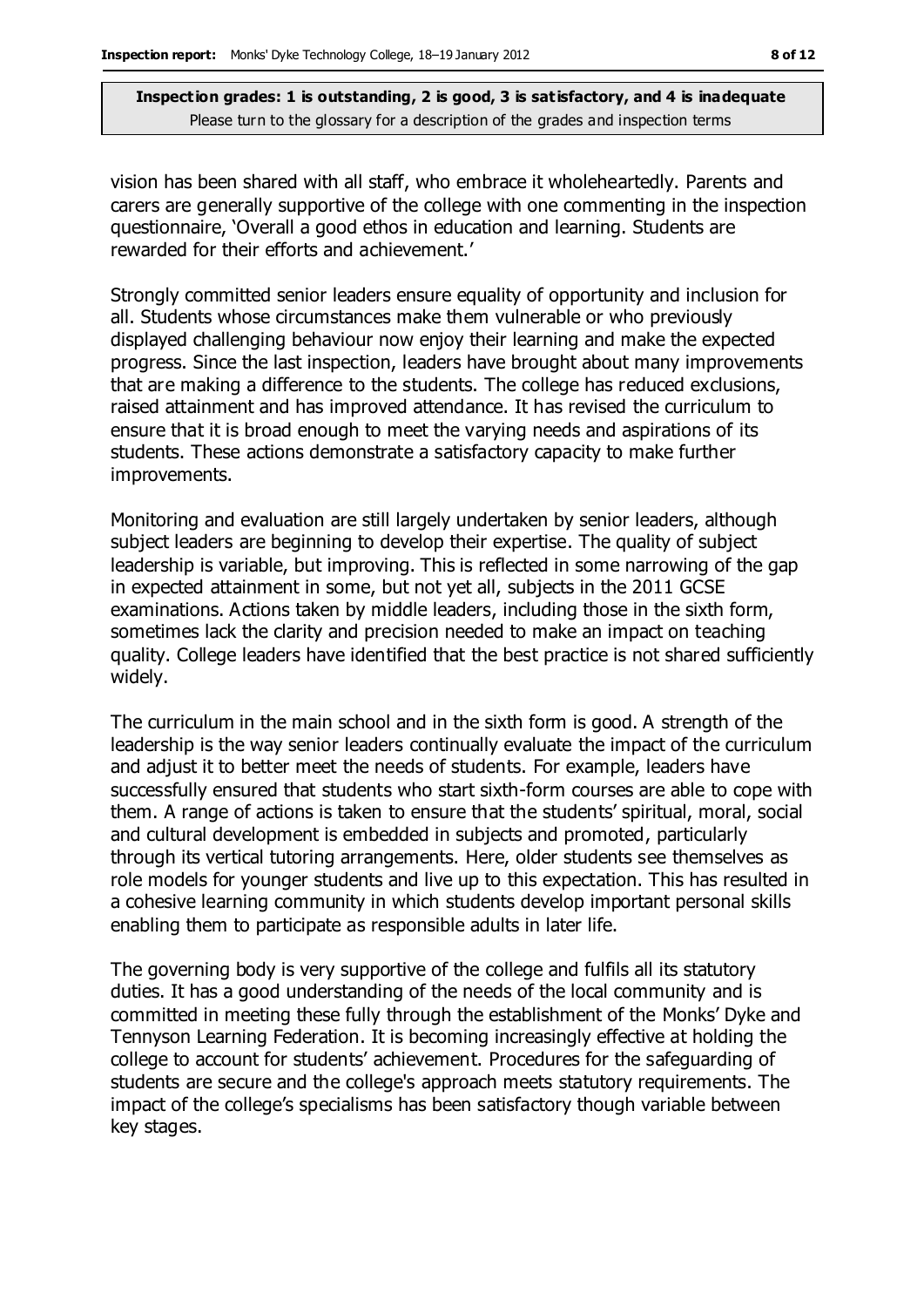# **Glossary**

# **What inspection judgements mean**

| <b>Grade</b> | <b>Judgement</b> | <b>Description</b>                                                                                                                                                                                                               |
|--------------|------------------|----------------------------------------------------------------------------------------------------------------------------------------------------------------------------------------------------------------------------------|
| Grade 1      | Outstanding      | These features are highly effective. An outstanding<br>school provides exceptionally well for all its pupils' needs.                                                                                                             |
| Grade 2      | Good             | These are very positive features of a school. A school<br>that is good is serving its pupils well.                                                                                                                               |
| Grade 3      | Satisfactory     | These features are of reasonable quality. A satisfactory<br>school is providing adequately for its pupils.                                                                                                                       |
| Grade 4      | Inadequate       | These features are not of an acceptable standard. An<br>inadequate school needs to make significant<br>improvement in order to meet the needs of its pupils.<br>Ofsted inspectors will make further visits until it<br>improves. |

# **Overall effectiveness of schools**

|                         | Overall effectiveness judgement (percentage of schools) |      |                     |                   |
|-------------------------|---------------------------------------------------------|------|---------------------|-------------------|
| <b>Type of school</b>   | <b>Outstanding</b>                                      | Good | <b>Satisfactory</b> | <b>Inadequate</b> |
| Nursery schools         | 46                                                      | 46   |                     |                   |
| Primary schools         |                                                         | 47   | 40                  |                   |
| Secondary<br>schools    | 14                                                      | 38   | 40                  |                   |
| Special schools         | 28                                                      | 48   | 20                  |                   |
| Pupil referral<br>units | 15                                                      | 50   | 29                  |                   |
| All schools             |                                                         | 46   | 38                  |                   |

New school inspection arrangements have been introduced from 1 January 2012. This means that inspectors make judgements that were not made previously.

The data in the table above are for the period 1 September 2010 to 31 August 2011 and represent judgements that were made under the school inspection arrangements that were introduced on 1 September 2009. These data are consistent with the latest published official statistics about maintained school inspection outcomes (see [www.ofsted.gov.uk\)](http://www.ofsted.gov.uk/).

The sample of schools inspected during 2010/11 was not representative of all schools nationally, as weaker schools are inspected more frequently than good or outstanding schools.

Primary schools include primary academy converters. Secondary schools include secondary academy converters, sponsor-led academies and city technology colleges. Special schools include special academy converters and non-maintained special schools.

Percentages are rounded and do not always add exactly to 100.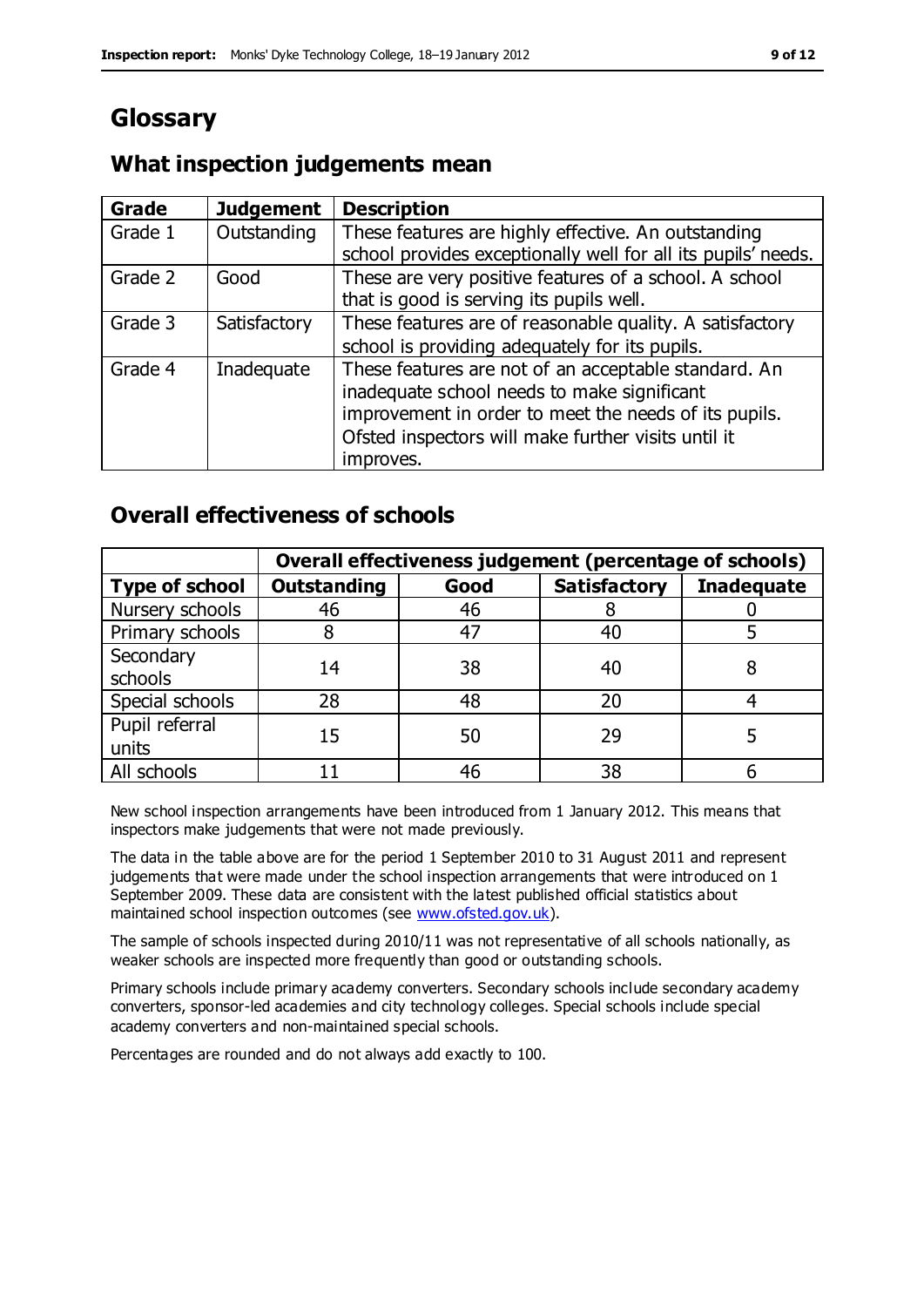# **Common terminology used by inspectors**

| Achievement:                  | the progress and success of a pupil in their<br>learning and development taking account of their<br>attainment.                                                                                                        |
|-------------------------------|------------------------------------------------------------------------------------------------------------------------------------------------------------------------------------------------------------------------|
| Attainment:                   | the standard of the pupils' work shown by test and<br>examination results and in lessons.                                                                                                                              |
| Attendance:                   | the regular attendance of pupils at school and in<br>lessons, taking into account the school's efforts to<br>encourage good attendance.                                                                                |
| Behaviour:                    | how well pupils behave in lessons, with emphasis<br>on their attitude to learning. Pupils' punctuality to<br>lessons and their conduct around the school.                                                              |
| Capacity to improve:          | the proven ability of the school to continue<br>improving based on its self-evaluation and what<br>the school has accomplished so far and on the<br>quality of its systems to maintain improvement.                    |
| Leadership and management:    | the contribution of all the staff with responsibilities,<br>not just the governors and headteacher, to<br>identifying priorities, directing and motivating staff<br>and running the school.                            |
| Learning:                     | how well pupils acquire knowledge, develop their<br>understanding, learn and practise skills and are<br>developing their competence as learners.                                                                       |
| <b>Overall effectiveness:</b> | inspectors form a judgement on a school's overall<br>effectiveness based on the findings from their<br>inspection of the school.                                                                                       |
| Progress:                     | the rate at which pupils are learning in lessons and<br>over longer periods of time. It is often measured<br>by comparing the pupils' attainment at the end of a<br>key stage with their attainment when they started. |
| Safety:                       | how safe pupils are in school, including in lessons;<br>and their understanding of risks. Pupils' freedom<br>from bullying and harassment. How well the school<br>promotes safety, for example e-learning.             |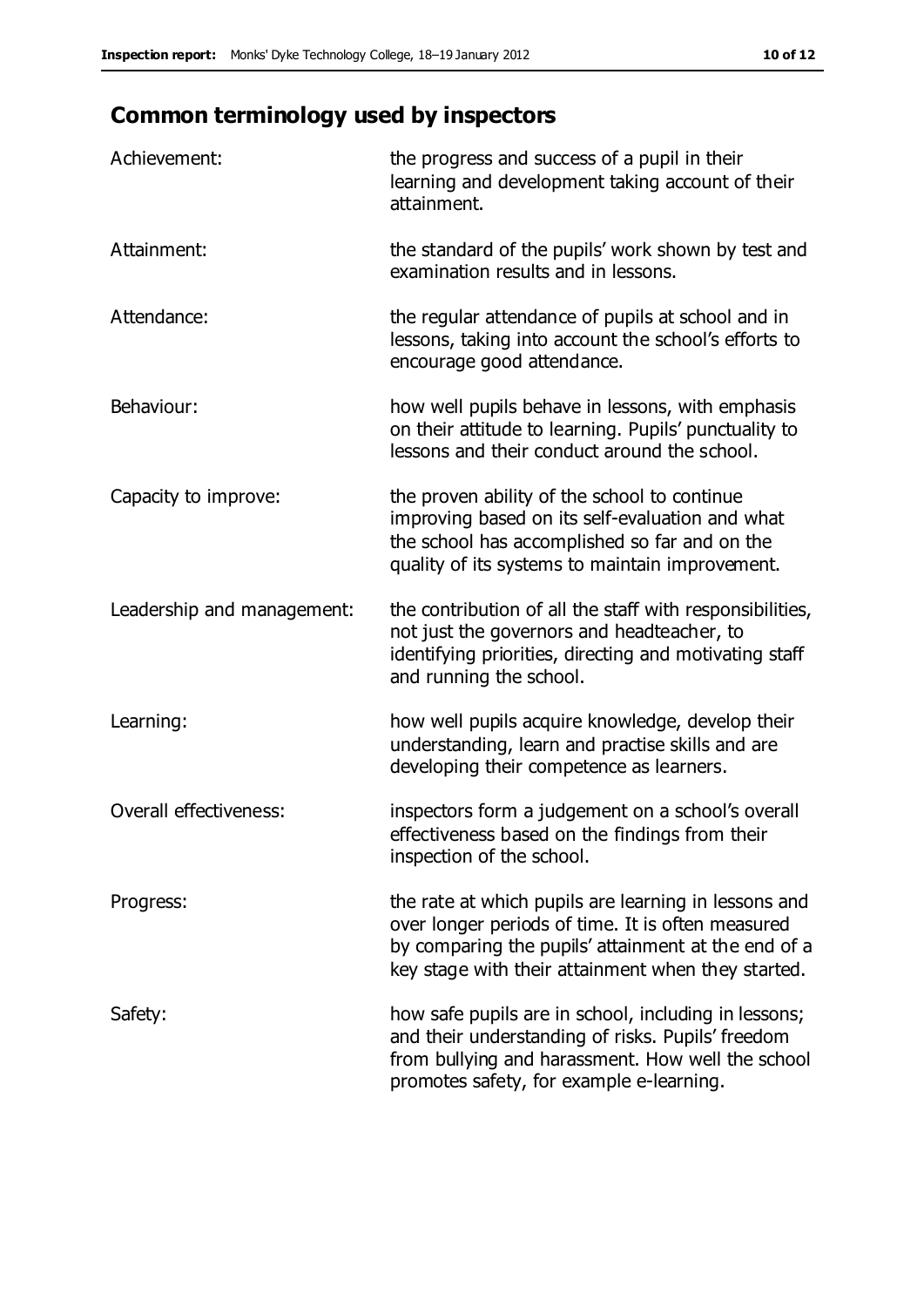**This letter is provided for the college, parents and carers to share with their children. It describes Ofsted's main findings from the inspection of their college.**

20 January 2012

Dear Students

#### **Inspection of Monks' Dyke Technology College, Louth, LN11 9AW**

Firstly, thank you for the warm welcome you gave us during the inspection. We found it very helpful to talk to you, look at your work and visit your lessons. You helped us to understand what it is really like to be a student at your college. We found your responses in the questionnaires particularly useful.

Inspectors judge that you go to a satisfactory school with a satisfactory sixth form. Standards in the past have been below average, but our observations show that they are now rising again. You are making at least satisfactory progress in most of your lessons in the main school as well as in the sixth form. We note, however, that those of you who follow vocational subjects generally make better progress. Your college is now making strenuous efforts to make improvements, so that you can make good progress in all your lessons. Staff work hard to support you in your work and your good behaviour and attitudes reflect the college's positive learning culture. You show a positive approach to your work and your attendance is good. This shows how much you enjoy college. You clearly enjoy a good range of learning opportunities beyond college, especially those in sport and expressive arts.

Your college is led effectively by your executive headteacher and his team of leaders and managers, who are determined to ensure that it provides the best for every one of you. To help improve your college further, we have asked your headteacher, the staff and the governing body to raise your achievement in all subjects by:

- **In** improving some aspects of teaching so that you are all challenged to produce your best and that you are able to work more independently of your teachers
- **EXECT** developing questioning in lessons that involves all of you and encourages you to think more and develop your own ideas
- giving you good advice on how to improve your work and reach your targets during your lessons and through the day-to-day marking of your work
- ensuring that heads of department play a full part in improving the quality of teaching in their subjects.

You have a part to play and you can really help your college by ensuring that you do not settle for anything other than your best and that you follow up the comments and suggestions that your teachers make to help you to improve your work. I wish you all success in the future and hope that you continue to enjoy your time at Monks' Dyke Technology College.

Yours sincerely

Trevor Riddiough Her Majesty's Inspector